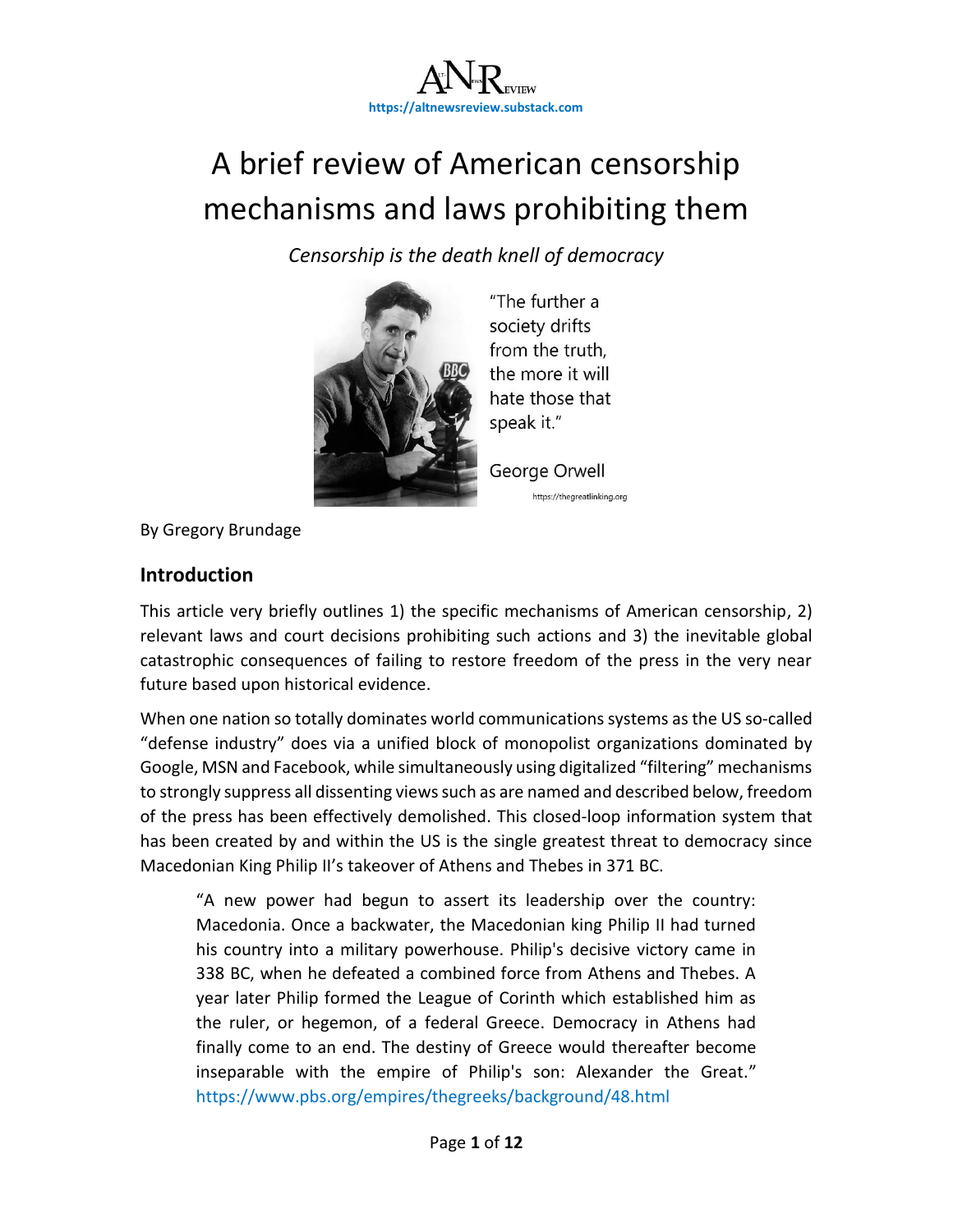

That, however was not a nuclear armed world and the dangers of the US defense department's usurpation of global information systems and consequent mortal wounding of freedom of the press at the foundation of democracy, creates the single greatest danger humanity has ever faced. The mechanisms described below are equivalent to the victory of Phillip II, as they represent only the interests of a relatively small group of militaristic interests and the tiny percentage of humanity invested in those interests. The inevitable consequences of creating and maintaining in perpetuity a monolithic militaristic world power totally dominated by a very small percentage of humanity are catastrophic.

People can close their eyes and try to live in denial of the realities of this process, however like the proverbial ostrich attempting to hide its head in the sand, there already have been and will continue to be catastrophic consequences, paid for by this and succeeding generations. The longer this "situation" continues unaddressed, the greater will be those catastrophic consequences.

This is not a US vs. China or Russia issue. This is not a US vs. people of color issue. This is an issue strongly affecting the entirety of humanity. For example, even within the US and Western Europe the ranks of the poor have grown enormously especially since the outbreak of COVID-19, and historically, radical economic polarizations have always led to implosions. When this occurs on a global scale, only the worst possible outcomes can be predicted.

**Government, and government sponsored censorship/manipulation of news in violation of First Amendment Rights, SCOTUS<sup>1</sup> decisions and other laws**

#### **1960s Censorship mechanisms**

Council on foreign Relations and later CIA control of American Newspaper Guild (ANG) & Postal, Telephone & Telegraph International (PTTI) though Communication Workers of America (CWA) <http://www.hartford-hwp.com/archives/42a/126.html> also see: [http://www.carlbernstein.com/magazine\\_cia\\_and\\_media.php](http://www.carlbernstein.com/magazine_cia_and_media.php)

<sup>&</sup>lt;sup>1</sup> Supreme Court of the United States (SCOTUS)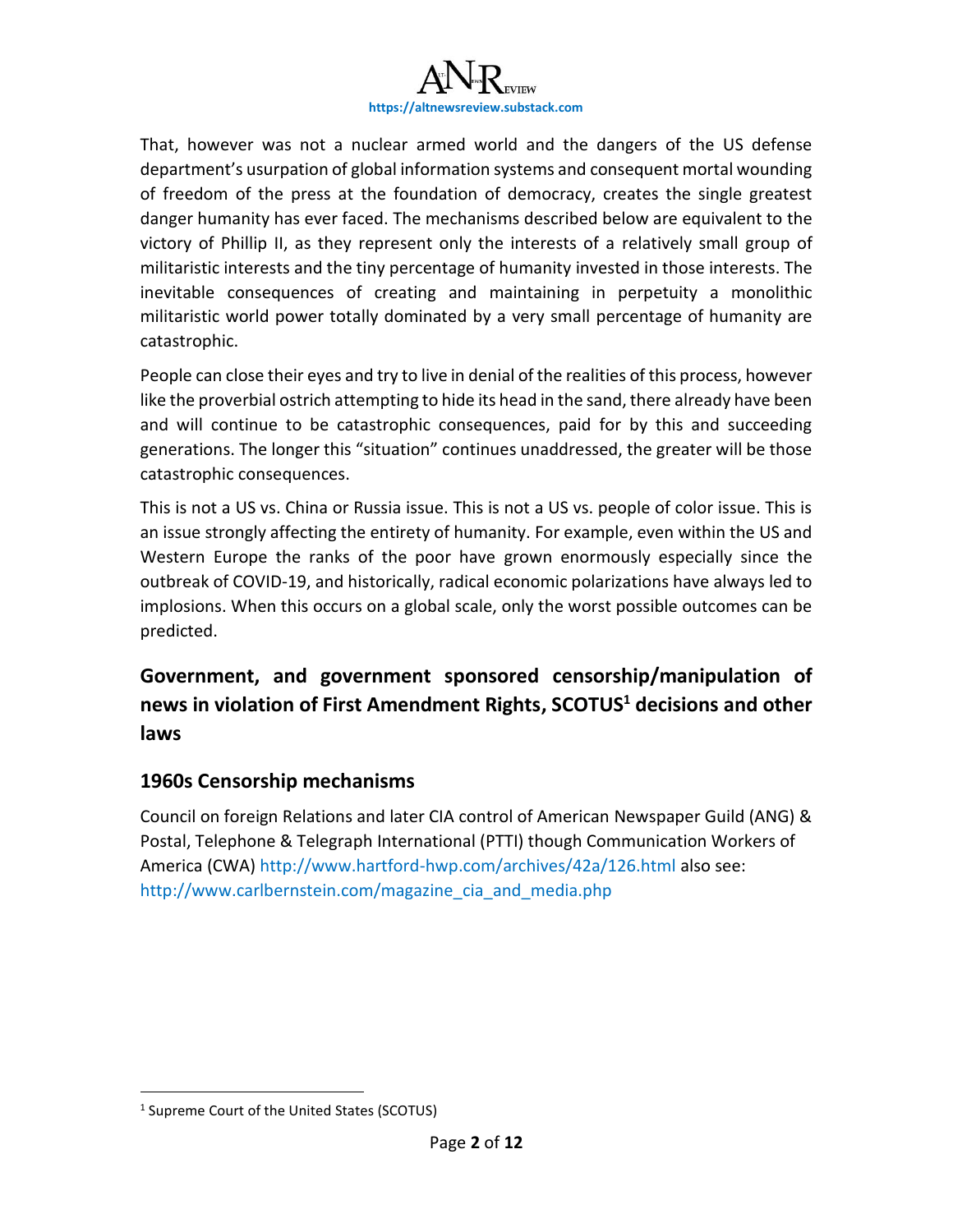

## **Some of today's censorship mechanisms**

**Harvard Kennedy School's Shorenstein Center on Media, Politics and Public Policy** 

[https://www.hks.harvard.edu/faculty-research/policy-topics/science](https://www.hks.harvard.edu/faculty-research/policy-topics/science-technology-data/tackling-disinformation)[technology-data/tackling-disinformation](https://www.hks.harvard.edu/faculty-research/policy-topics/science-technology-data/tackling-disinformation)

## **US (State Department) Agency for Global Media - Global Engagement Center**

<https://www.usagm.gov/> [https://www.state.gov/bureaus-offices/under-secretary-for-public-diplomacy](https://www.state.gov/bureaus-offices/under-secretary-for-public-diplomacy-and-public-affairs/global-engagement-center/)[and-public-affairs/global-engagement-center/](https://www.state.gov/bureaus-offices/under-secretary-for-public-diplomacy-and-public-affairs/global-engagement-center/) <https://fas.org/sgp/crs/row/IN10744.pdf>

# **Mis-, Dis-, Malinformation (MDM) / Cybersecurity and Infrastructure Security Agency (CISA) formerly known as FBI's "Foreign Influence Task Force" (FTIF)**

<https://www.cisa.gov/mdm>

[https://thegrayzone.com/2020/06/05/the-fbi-launches-open-attack-on-foreign](https://thegrayzone.com/2020/06/05/the-fbi-launches-open-attack-on-foreign-alternative-media-outlets-challenging-u-s-foreign-policy/)[alternative-media-outlets-challenging-u-s-foreign-policy/](https://thegrayzone.com/2020/06/05/the-fbi-launches-open-attack-on-foreign-alternative-media-outlets-challenging-u-s-foreign-policy/)

<https://www.laprogressive.com/herald-tribune/>

<https://www.cyberscoop.com/iran-disinformation-irtvu-presstv/>

## **Atlantic Council's Digital Forensic Research Lab (DFRLab)**

<https://www.atlanticcouncil.org/in-depth-research-reports/dfrlab-china-reports> Page on: "Countering Chinese disinformation reports - In-Depth Research & Reports by Digital Forensic Research Lab" Related Experts: Iain Robertson

[https://thegrayzone.com/2020/04/20/trump-media-chinese-lab-coronavirus](https://thegrayzone.com/2020/04/20/trump-media-chinese-lab-coronavirus-conspiracy)[conspiracy](https://thegrayzone.com/2020/04/20/trump-media-chinese-lab-coronavirus-conspiracy)

The Atlantic Council's DFRLab runs similar kinds of smear campaigns against Russia.

<https://thegrayzone.com/2020/10/01/fbi-peacedata-russia-censorship/>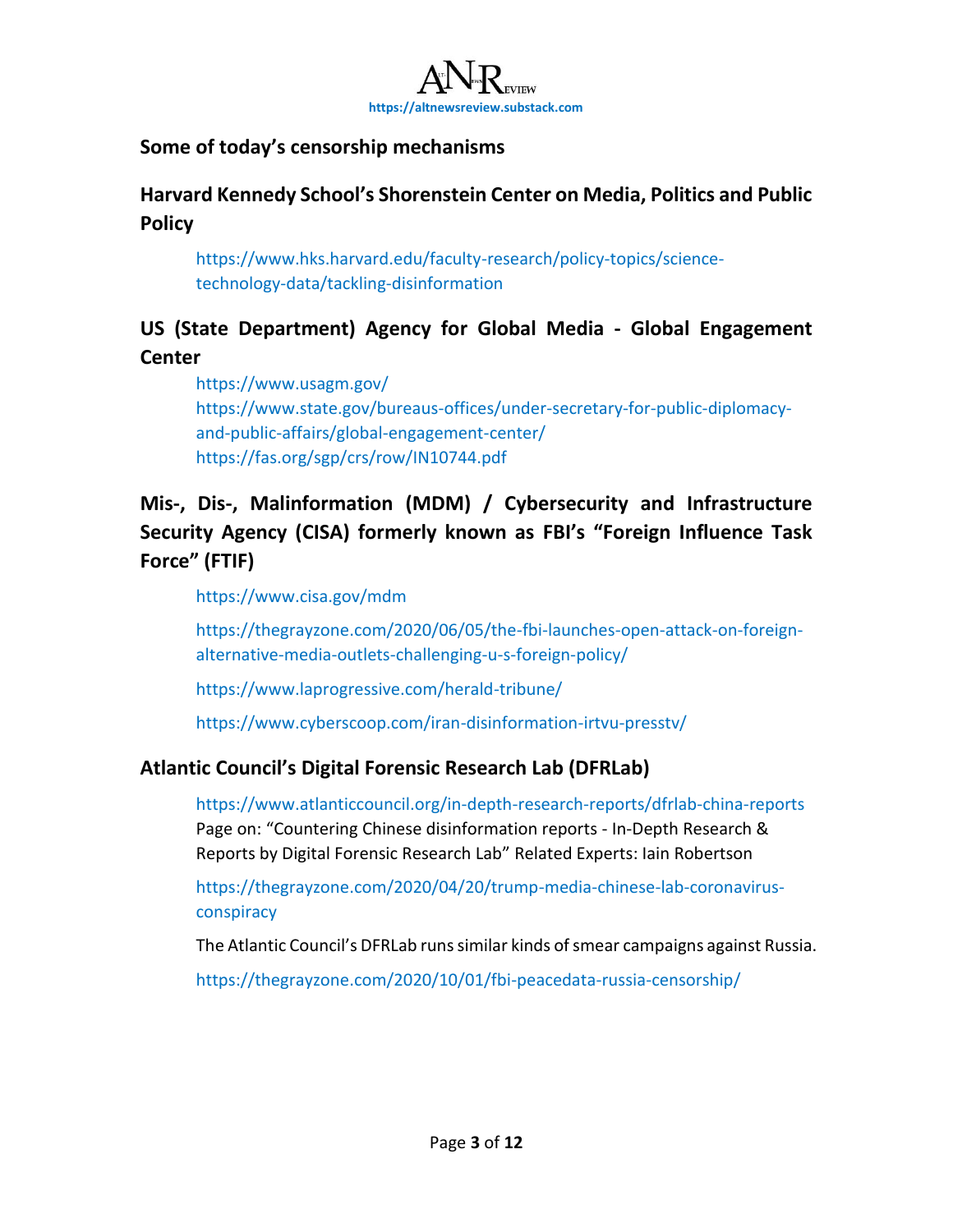

## **Graphika an FBI and a Pentagon-backed private intelligence firm**

Graphika terminates sites it finds "suspicious" without proof. ...shadowy tech firm Graphika, which has been a key institutional force driving Russiagate conspiracies in the US and Western Europe.



#### [https://thegrayzone.com/2019/12/08/us-uk-military-intelligence](https://thegrayzone.com/2019/12/08/us-uk-military-intelligence-apparatus-destroy-jeremy-corbyn/)[apparatus-destroy-jeremy-corbyn/](https://thegrayzone.com/2019/12/08/us-uk-military-intelligence-apparatus-destroy-jeremy-corbyn/)

Graphika's director of investigations, [Ben Nimmo](https://www.justsecurity.org/author/nimmoben/) is also a senior fellow at NATO's de facto think tank, the Atlantic Council, which is funded by the governments of the US, Britain, and the United Arab Emirates, along with NATO and the European Union. And he helps lead the Atlantic Council's Digital Forensic Research Lab.

## **USC Center on Public Diplomacy**

Acts as a front for a number of shadowy government propaganda organizations defaming China, Russia, Iran, Syria, etc.<https://uscpublicdiplomacy.org/> If an organization wants to publish very negative reviews about any of American DoD's target countries, this is the place to do it.

[https://uscpublicdiplomacy.org/pdhub/library/search/US%2520Foreign%2520Po](https://uscpublicdiplomacy.org/pdhub/library/search/US%2520Foreign%2520Policy%2520Tools%2520in%2520the%2520Era%2520of%2520Disinformation) [licy%2520Tools%2520in%2520the%2520Era%2520of%2520Disinformation](https://uscpublicdiplomacy.org/pdhub/library/search/US%2520Foreign%2520Policy%2520Tools%2520in%2520the%2520Era%2520of%2520Disinformation)

## **Coda Story – Anonymous attacks on western journalists who investigate D.C.'s narrative about China**

<https://thegrayzone.com/2020/08/18/us-government-funded-coda-story>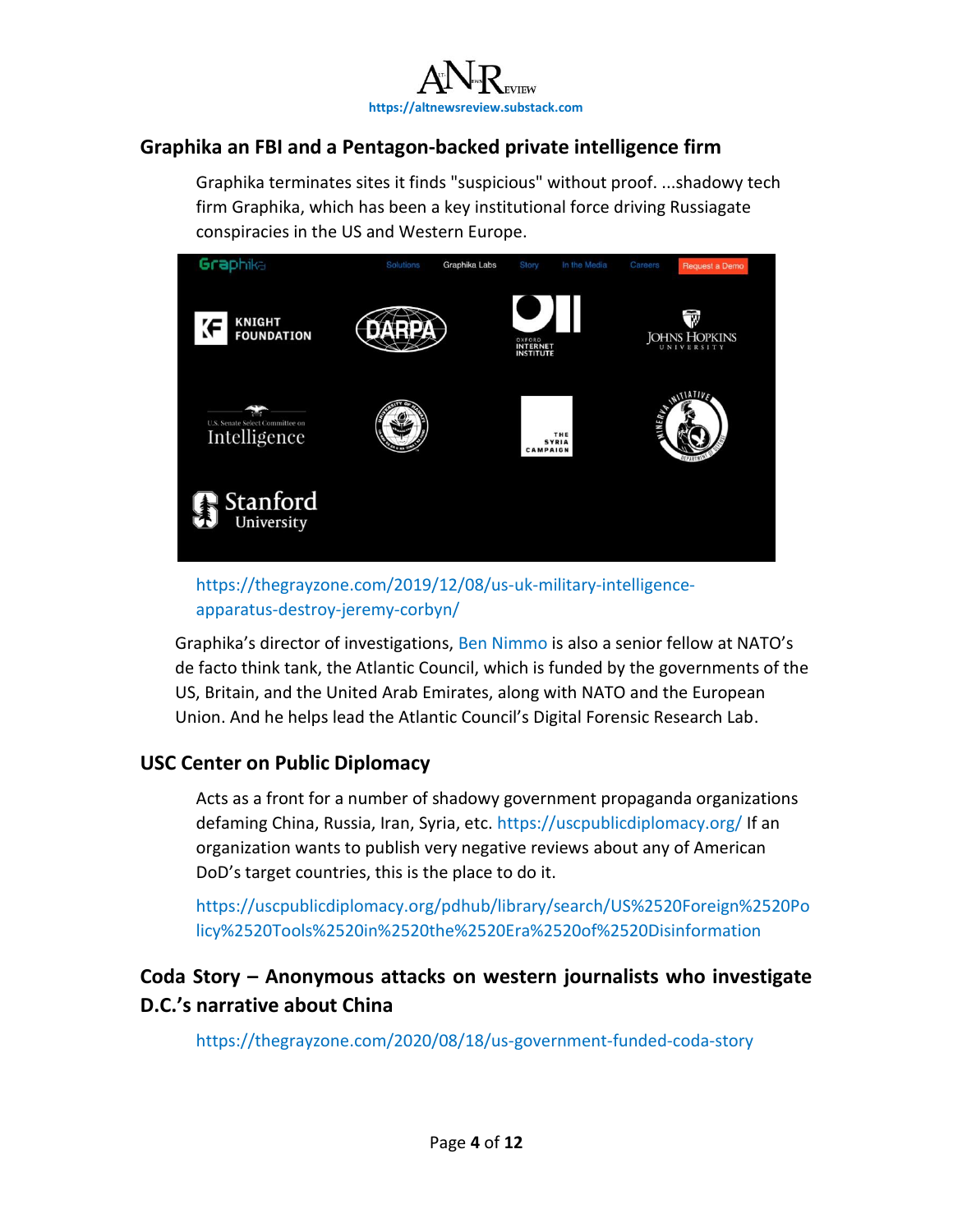

## **Propaganda Or Not? (Propornot)**

Created a public black list for publications and journalists that might make Russia look good.

<http://www.propornot.com/p/the-list.html>

#### **Under Secretary of State for Public Diplomacy and Public Affairs:**

Oversees three bureaus at the Department of State: [Educational and Cultural](https://en.wikipedia.org/wiki/Bureau_of_Educational_and_Cultural_Affairs)  [Affairs,](https://en.wikipedia.org/wiki/Bureau_of_Educational_and_Cultural_Affairs) [Public Affairs,](https://en.wikipedia.org/wiki/Bureau_of_Public_Affairs) and [International Information Programs.](https://en.wikipedia.org/wiki/Bureau_of_International_Information_Programs) Also reporting to the Under Secretary are the Office of Policy, Planning and Resources for Public Diplomacy and Public Affairs and the Advisory Commission on Public Diplomacy.

[https://www.fiia.fi/wp-content/uploads/2019/10/bp272\\_us-foreign-policy-tools](https://www.fiia.fi/wp-content/uploads/2019/10/bp272_us-foreign-policy-tools-in-the-era-of-disinformation.pdf)[in-the-era-of-disinformation.pdf](https://www.fiia.fi/wp-content/uploads/2019/10/bp272_us-foreign-policy-tools-in-the-era-of-disinformation.pdf)

## **Google's Censorship**

Google's biased algorithm is [legendary.](https://thegreatlinking.files.wordpress.com/2021/03/is-google-biased_article-list-w-links.docx) They accomplish this via [Google News lab](https://newsinitiative.withgoogle.com/google-news-lab) which has several well-funded subsidiary organizations.

## **The FEC's murder of News Neutrality**

This is clearly [illegal.](https://www.law.cornell.edu/uscode/text/47/202) The [conflicts of interest](https://economictimes.indiatimes.com/tech/internet/rolling-back-net-neutrality-can-spur-investments-in-economies-like-india-ajit-pai/articleshow/73181011.cms) by FEC Chairman Ajit Pai were solemnly overlooked.

#### **Shadow Regulation**

Shadow Regulations are voluntary agreements between companies (sometimes described as codes, principles, standards, or guidelines) to regulate your use of the Internet, often without your knowledge.

Shadow Regulation has become increasingly popular after the monumental failure of restrictive Internet laws such as ACTA, SOPA and PIPA. This is because Shadow Regulation can involve restrictions that are as effective as any law, but without the need for approval by a court or parliament. Indeed, sometimes Shadow Regulation is even initiated by government officials, who offer companies the Hobson's choice of coming up with a "voluntary" solution, or submitting to government regulation.

<https://www.eff.org/issues/shadow-regulation>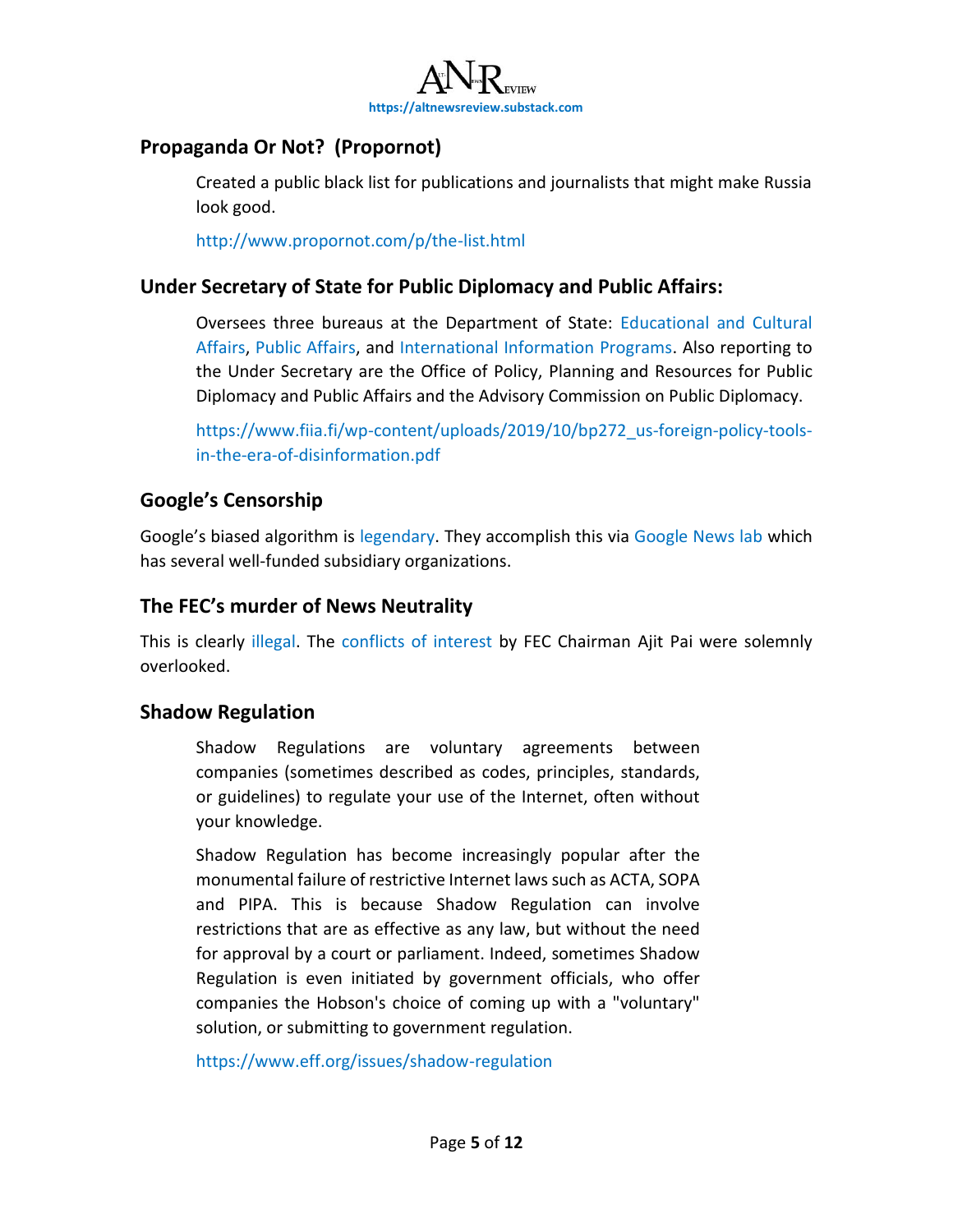

Censorship as it carried out by the above organizations is illegal according to a number of legislative and judicial precedents, including numerous Supreme Court Decisions and First Amendment rights however, it appears the USA is now in the midst of what can be called the 3<sup>rd</sup> Red Scare.

[https://thegreatlinking.files.wordpress.com/2021/06/alt-news-during-the-3rd-red](https://thegreatlinking.files.wordpress.com/2021/06/alt-news-during-the-3rd-red-scare.pdf)[scare.pdf](https://thegreatlinking.files.wordpress.com/2021/06/alt-news-during-the-3rd-red-scare.pdf) (This is a series of five articles I wrote relating to alt-news and the latest "Red Scare" in the US.)

#### **American Laws Prohibiting Censorship**

First there is the  $1<sup>st</sup>$  Amendment of the Bill of Rights.

"Congress shall make no law respecting an establishment of religion, or prohibiting the free exercise thereof; or abridging the freedom of speech, or of the press; or the right of the people peaceably to assemble, and to petition the Government for a redress of grievances."

(One can presume it was placed as the 1<sup>st</sup> Amendment, not say, the 3<sup>rd</sup> or 27<sup>th</sup> for a reason.)

Perhaps today's US administration believes corporations can choose better leaders than [dumbed down](https://www.globalresearch.ca/the-dumbing-down-of-america-by-design/5395928) American voters. And thus democracy has become the anachronism of a bygone age. There is also the 14<sup>th</sup> Amendment that needs to be studiously ignored.

"No State shall make or enforce any law which shall abridge the privileges or immunities of citizens of the United States; nor shall any State deprive any person of life, liberty, or property, without due process of law; nor deny to any person within its jurisdiction the equal protection of the laws."

Those "little things" are competing against a multi-trillion dollar so-called "Defense Industry" budget. Forget them. Politicians can be bought. Attorney Generals can be dismissed and replaced. Nothing can stand in the way of the "defense industry" as it pushes the USA ever closer to the real "war to end all wars," and quite possibly "civilization" as we know it. But what about oaths sworn by public officials to protect the security of the United States? Empty formalisms, nothing more.

The most definitive Supreme Court decisions in this matter were:

*Yates v. United States, 354 U.S. 298* **(1957)** <https://supreme.justia.com/cases/federal/us/354/298/>

<https://www.law.cornell.edu/supremecourt/text/354/298>

Leaders of the Communist Party in California vs. USA. Decision: The state must prove "imminent threat" to suppress news, which they could not do and so lost this landmark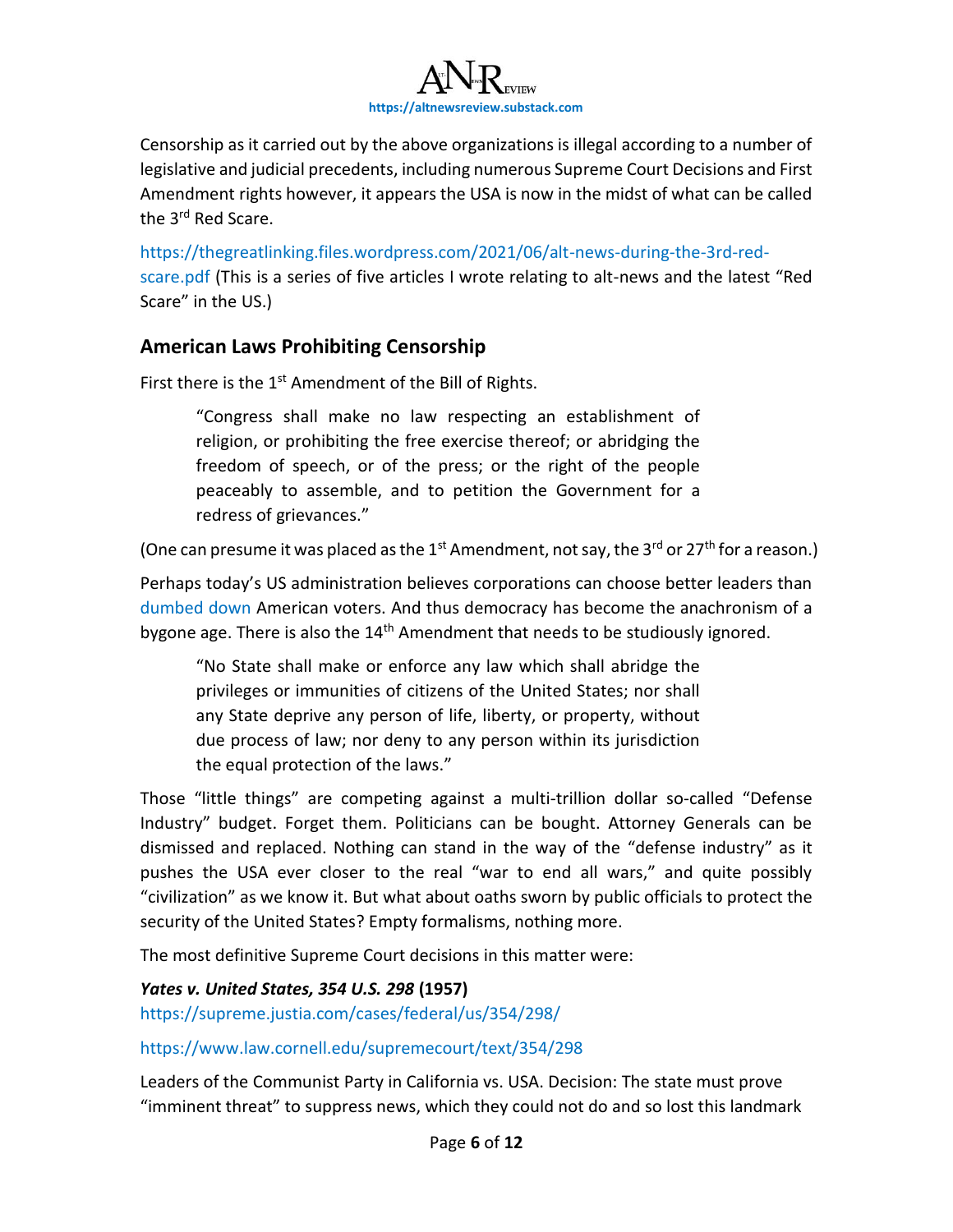

case. The First Amendment right to freedom of the press was upheld. This decision was the primary factor that brought the  $2^{nd}$  Red Scare to an end. But! Back then some people had some respect for law, unlike today.

#### *Brandenburg v. Ohio, 395 U.S. 444 (1969)*

<https://supreme.justia.com/cases/federal/us/395/444/> (Right wing militia)

<https://www.law.cornell.edu/supremecourt/text/395/444>

#### *Red Lion Broadcasting Co., Inc. v. FCC***, 395 U.S. 367 (1969)**

<https://supreme.justia.com/cases/federal/us/395/367/>

["Safeguarding the public's right](https://aflcio.org/about/leadership/statements/media-monopolies-threat-american-democracy) to "an uninhibited marketplace of ideas" requires diversity among those who own and control media outlets, to ensure that Americans remain free to choose among many sources of information, viewpoints, and ideas."

#### *New York Times v. United States***, 403 U.S. 713 (1971)**

<https://supreme.justia.com/cases/federal/us/403/713/>The United States, which brought these actions to enjoin publication in the New York Times and in the Washington Post of certain classified material, has not met the "heavy burden of showing justification for the enforcement of such a [prior] restraint."

#### [https://www.lexisnexis.com/community/casebrief/p/casebrief-n-y-times-co-v-united-](https://www.lexisnexis.com/community/casebrief/p/casebrief-n-y-times-co-v-united-states)

[states](https://www.lexisnexis.com/community/casebrief/p/casebrief-n-y-times-co-v-united-states) The Court held that the government did not meet its burden of showing justification for the imposition of a prior restraint of expression. Furthermore, it stated that under the First Amendment, the press must be left free to publish news, whatever the source, without censorship, injunctions, or prior restraints, and that the guarding of military and diplomatic secrets at the expense of informed representative government was not justified.

<https://www.law.cornell.edu/wex/media> The Supreme Court found that there is a heavy presumption against prior restraint of the press, and that the respondent's (here, the United States) vague use of the word "security" is not enough to overcome the importance of the freedom of the press guaranteed by the First Amendment.

The following are also relevant cases:

- *Rex v. Zenger* (1735)
- *People v. Croswell* (1804)
- *Near v. Minnesota* (1931) A state law allowing prior restraint was unconstitutional. This decision also extended protection of press freedom to the states through the Fourteenth Amendment.
- *New York Times v. Sullivan* (1964)
- *Garrison v. Louisiana* (1964)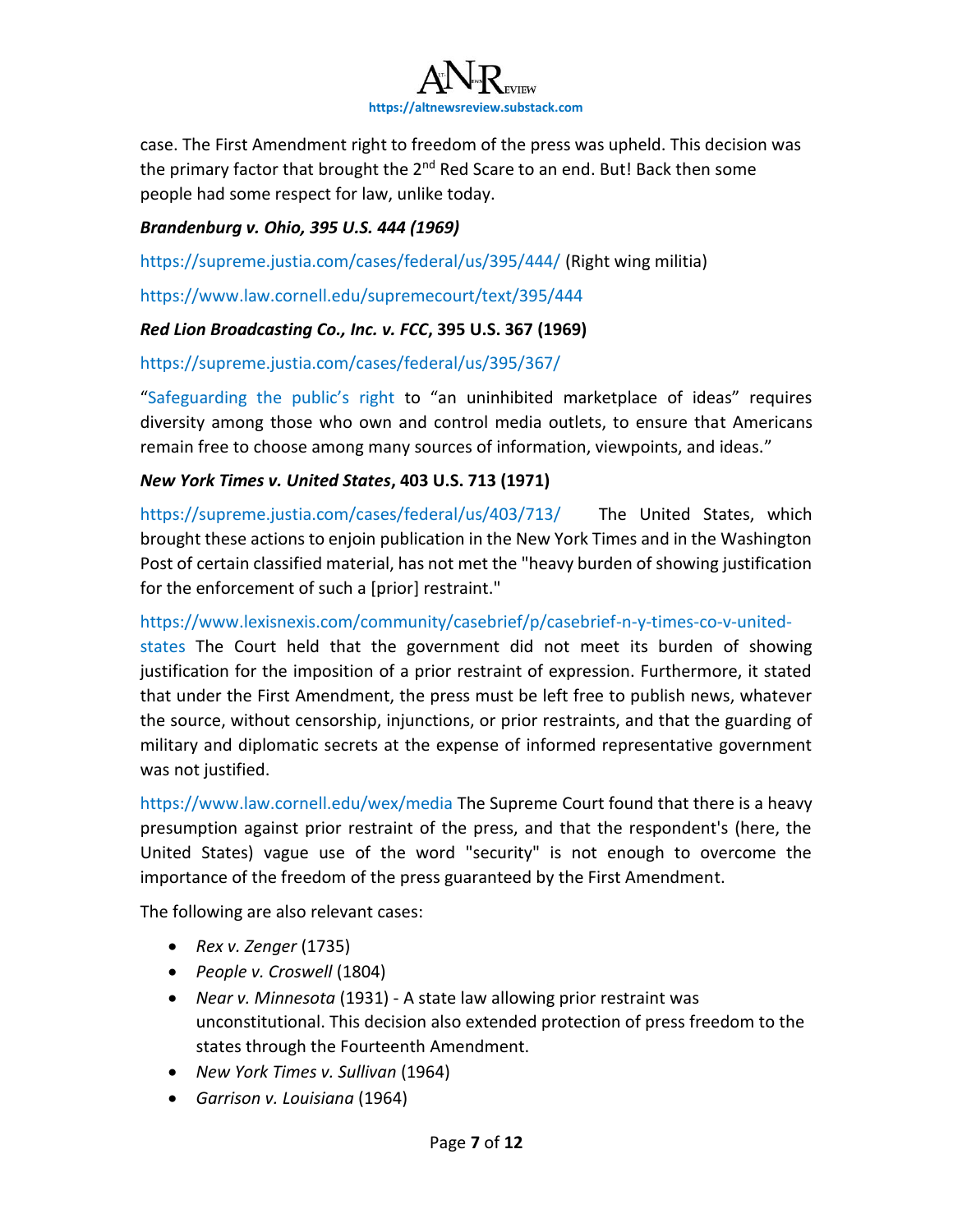

- *Curtis Publishing Co. v. Butts and AP v. Walker* (1967)
- *Nebraska Press Association v. Stuart* (1976)
- *Hustler v. Falwell* (1988)

There are also a large number of international treaties the US has signed relating to freedom of expression and the press.

#### **International Treatise & Laws Prohibiting Censorship**

• The United Nations 1948 Universal Declaration of Human Rights (UDHR) – Article 19 Everyone has the right to freedom of opinion and expression; this right includes freedom to hold opinions without interference and to seek, receive and impart information and ideas through any media and regardless of frontiers.

For a link library relating to international treatise and foundation international law relating to freedom of expression and press, see:

<https://www.ohchr.org/EN/Issues/FreedomOpinion/Pages/Standards.aspx>

Treasonous judges and presstitutes have pieces of silver and gold showered upon them and are praised to the heavens now, but in the histories to come they will be viewed as lower than the lowest of slaves for they sold their own integrity and the freedom of others for that silver and gold, whereas slaves had their freedom stolen from them.

## **Absolute Political Corruption**

The 2010 Supreme Court Decision in *Citizens United Vs. FEC* was a landmark case leading to today's anonymous donations of [unlimited amounts of money,](https://www.brennancenter.org/our-work/analysis-opinion/citizens-united-decade-super-pacs) which can be translated into [unlimited corruption,](https://www.opensecrets.org/political-action-committees-pacs/super-pacs/2020) distilled in a small erroneous comment in the Citizen's United decision relating to *quid pro quo*.

For a history of this treacherous decline into absolute lawless barbarism by the Supreme Court, see: [https://www.fec.gov/legal-resources/court-cases](https://www.fec.gov/legal-resources/court-cases/) They forged the chains that killed off the last vestiges of the dying democracy and enslaved the world. Those same platinum chains now hold them hostage too. What sublime irony.

#### **Conflict of Interest issues**

- [https://readsludge.com/2020/01/13/the-members-of-congress-who-profit](https://readsludge.com/2020/01/13/the-members-of-congress-who-profit-from-war/)[from-war/](https://readsludge.com/2020/01/13/the-members-of-congress-who-profit-from-war/)
- [https://www.thedailybeast.com/firm-tied-to-biden-contenders-tony-blinken](https://www.thedailybeast.com/firm-tied-to-biden-contenders-tony-blinken-lloyd-austin-michele-flournoy-looks-to-cash-in-on-covid-response)[lloyd-austin-michele-flournoy-looks-to-cash-in-on-covid-response](https://www.thedailybeast.com/firm-tied-to-biden-contenders-tony-blinken-lloyd-austin-michele-flournoy-looks-to-cash-in-on-covid-response)
- <https://prospect.org/world/how-biden-foreign-policy-team-got-rich/>
- <https://www.rt.com/op-ed/508991-caitlin-johnstone-biden-raytheon>
- <https://www.politico.com/story/2016/03/tom-daschle-officially-lobbyist-221334>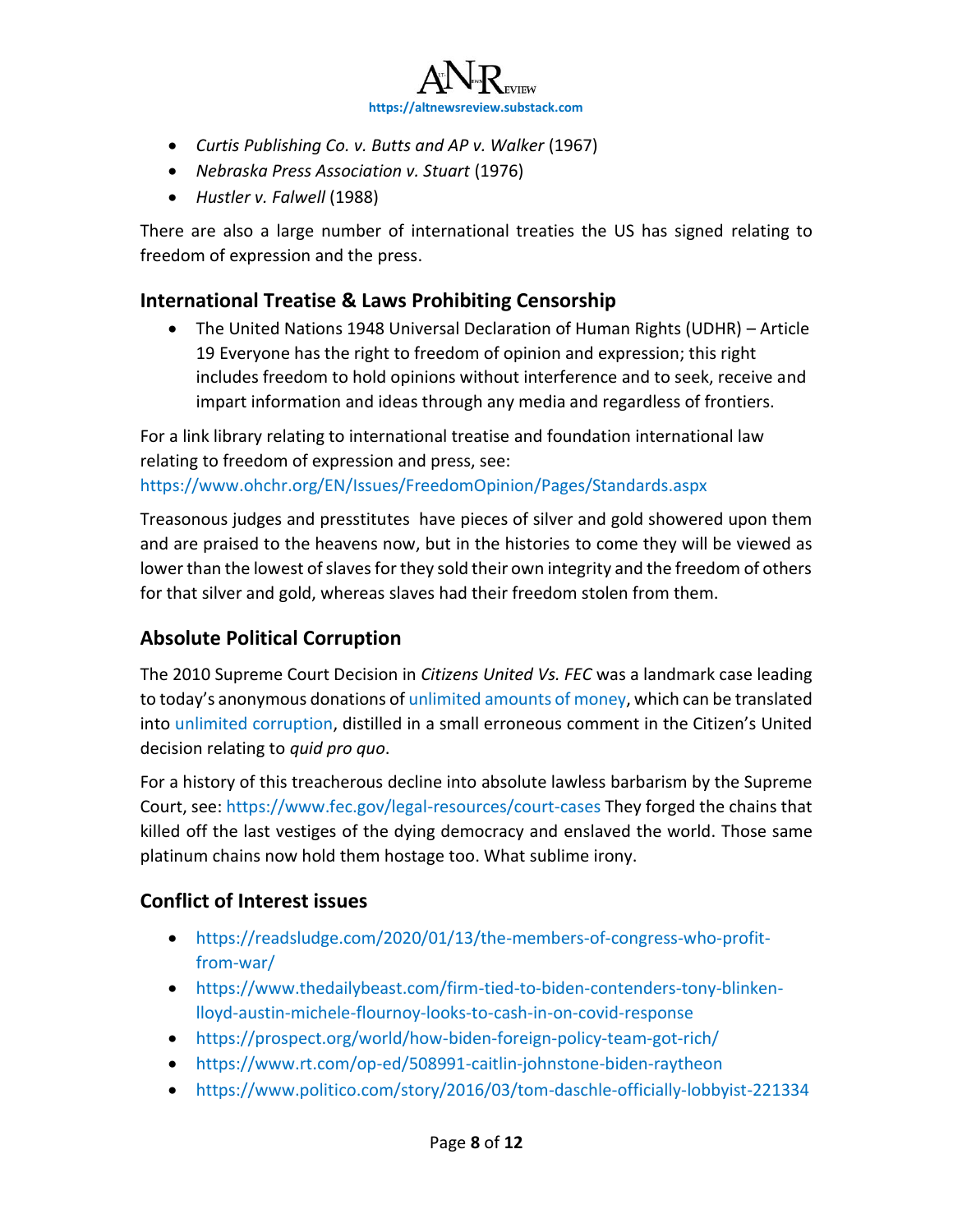

• <https://undocs.org/pdf?symbol=en/A/RES/51/59>

#### **One can also just blow up the newspapers**

Anyone who says that the USA is not censoring news is full of beans.

**On February 22, 1975 the office of Milwaukee's leading alt-newspaper at the time, the Bugle American was blown up.** 



**It was widely believed that the Milwaukee Police Department's Red Squad was responsible.**

[https://www.wuwm.com/regional/2018-02-09/whatever-happened-to-milwaukees](https://www.wuwm.com/regional/2018-02-09/whatever-happened-to-milwaukees-alternative-newspaper-the-bugle)[alternative-newspaper-the-bugle](https://www.wuwm.com/regional/2018-02-09/whatever-happened-to-milwaukees-alternative-newspaper-the-bugle)

[https://milwaukeerecord.com/city-life/remembering-bugle-american-office-totally-got](https://milwaukeerecord.com/city-life/remembering-bugle-american-office-totally-got-firebombed/)[firebombed/](https://milwaukeerecord.com/city-life/remembering-bugle-american-office-totally-got-firebombed/)

[https://archive.jsonline.com/news/obituaries/uwm-professor-sued-won-access-to](https://archive.jsonline.com/news/obituaries/uwm-professor-sued-won-access-to-police-files-on-activists-b99310015z1-266946661.html/)[police-files-on-activists-b99310015z1-266946661.html](https://archive.jsonline.com/news/obituaries/uwm-professor-sued-won-access-to-police-files-on-activists-b99310015z1-266946661.html/)

[https://en.wikipedia.org/wiki/Red\\_Squad](https://en.wikipedia.org/wiki/Red_Squad)

Also see: Armstrong, David. *A Trumpet to Arms: Alternative Media in America* (Houghton Mifflin, 1981), p. 148-149 et seq.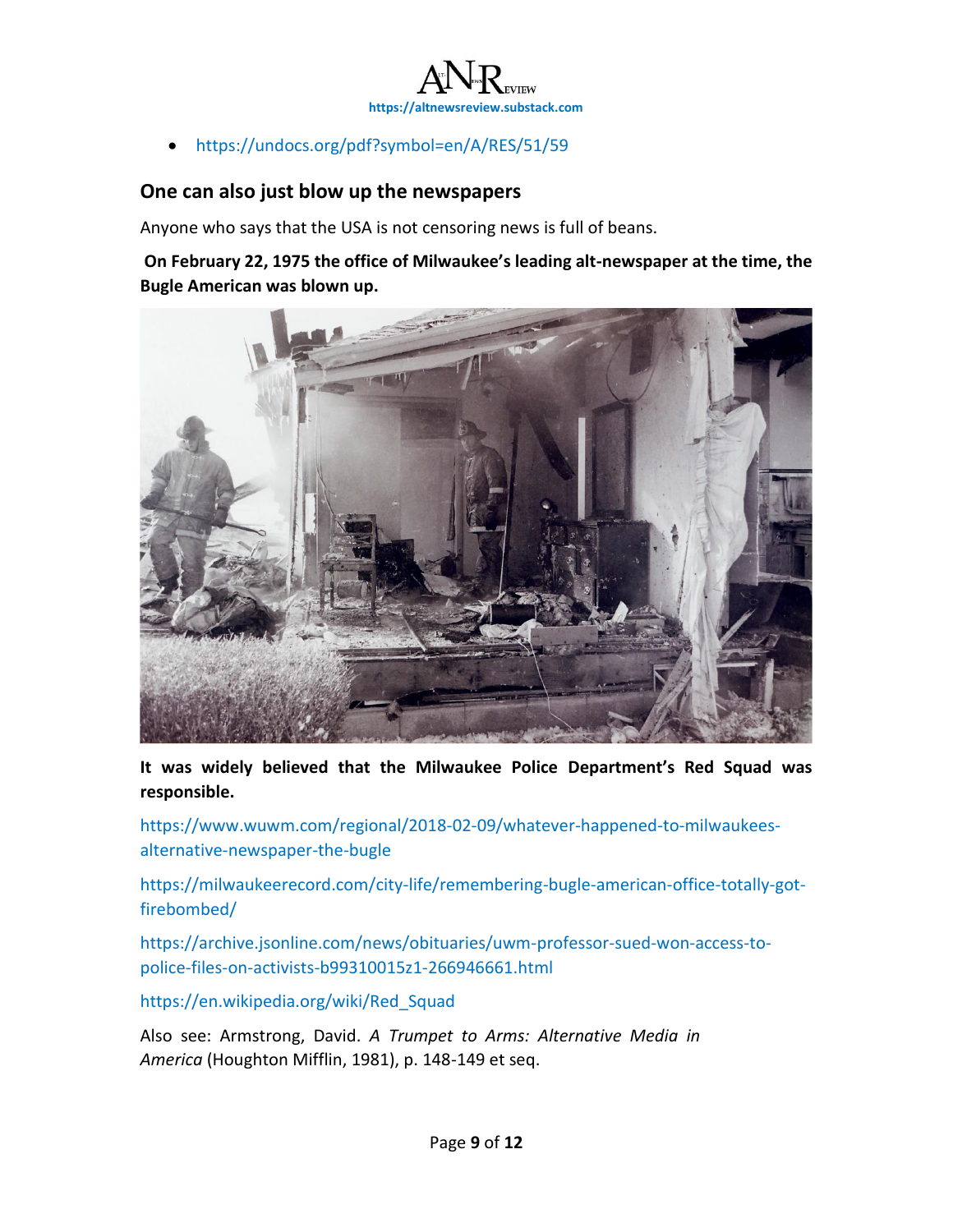

The lawlessness of the US is a contagious disease. America's closest allies also bomb press buildings in an attempt to [silence the truth](https://www.middleeastmonitor.com/20210515-israel-decimates-building-housing-foreign-media-in-gaza/) and spread terror to those who tell the truth.

#### **Israel decimates building housing foreign media in Gaza**

The 13-story al-Jalaa tower, one of Gaza's oldest multi-story buildings, had a total of 60 units, including offices of media companies, legal firms, and doctors, May 15, 2021

[https://www.middleeastmonitor.com/20210515-israel](https://www.middleeastmonitor.com/20210515-israel-decimates-building-housing-foreign-media-in-gaza/)[decimates-building-housing-foreign-media-in-gaza/](https://www.middleeastmonitor.com/20210515-israel-decimates-building-housing-foreign-media-in-gaza/)



[https://i1.wp.com/www.middleeastmonitor.com/wp](https://i1.wp.com/www.middleeastmonitor.com/wp-content/uploads/2021/06/cover.jpeg?w=960&quality=85&strip=all&zoom=1&ssl=1)[content/uploads/2021/06/cover.jpeg?w=960&quality=85&strip=all&zoom=1&ssl=1](https://i1.wp.com/www.middleeastmonitor.com/wp-content/uploads/2021/06/cover.jpeg?w=960&quality=85&strip=all&zoom=1&ssl=1)

The USA and its' criminal state allies' politicians can point accusing fingers at other countries for censorship of the news, but when they do, it, it's AOK.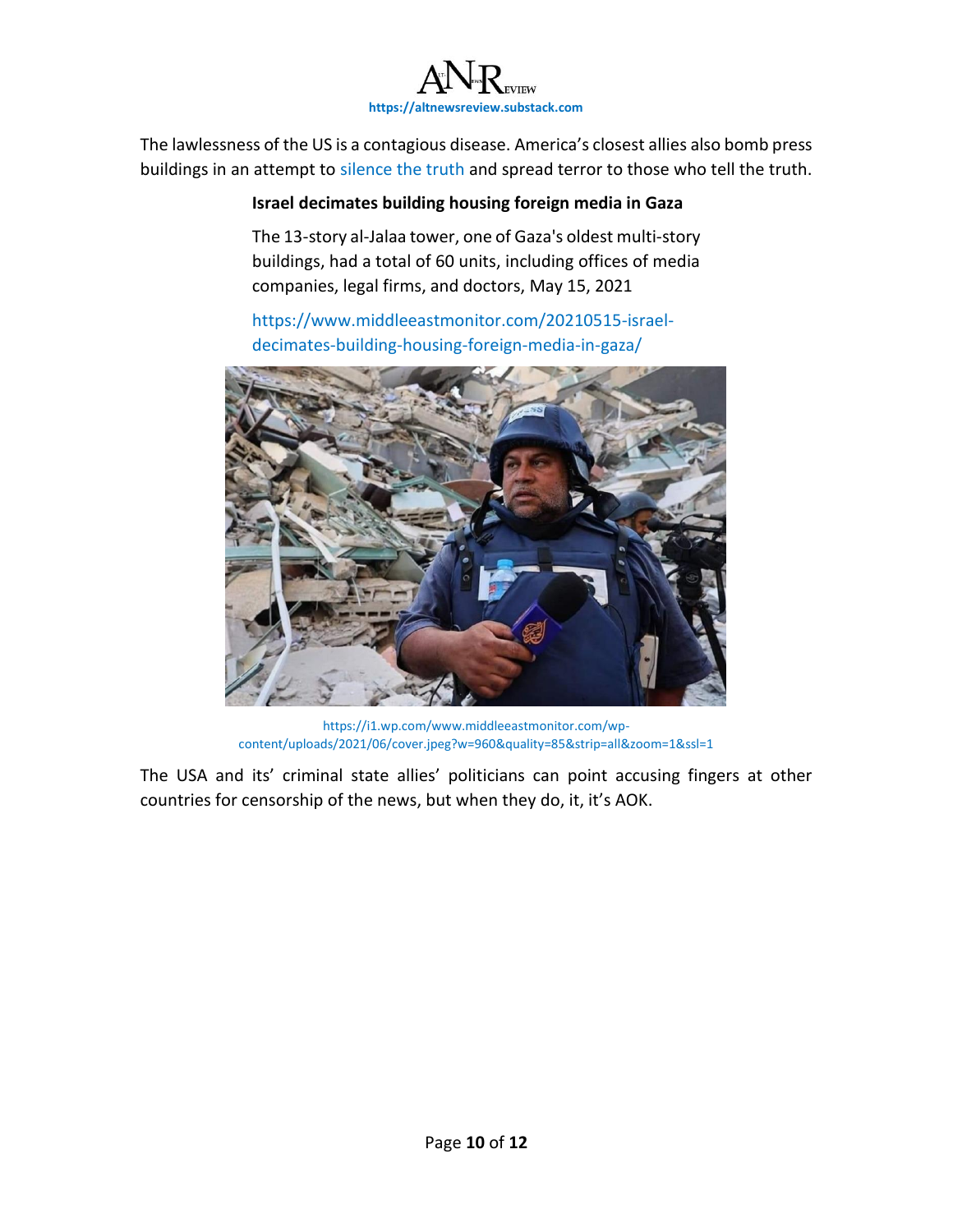



[https://www.middleeastmonitor.com/20210614-israel-must-be-held-to-account-for-targeting-journalists](https://www.middleeastmonitor.com/20210614-israel-must-be-held-to-account-for-targeting-journalists-africa-union-says/)[africa-union-says/](https://www.middleeastmonitor.com/20210614-israel-must-be-held-to-account-for-targeting-journalists-africa-union-says/)

Unlike other countries in the US legal precedents from court decisions become law. Thus, for example Supreme Court decisions in effect constitute laws; "case law" is the collection of past legal decisions written by courts and similar tribunals in which the law was analyzed for deciding current cases. These past decisions are called "case law", or precedents.

What does one call people who violate so many laws? Criminals.

On left Jimmy Carter

- El Salvador
- Guatemala
- Angola
- Afghanistan

**Second from left Bill Clinton** - Balkans

- Iraq - Sudan - Rwanda **Center Left** George H.W. Bush

- Gulf War

- Panama
- Somalia

# **Five War Criminals**



**Center Right** George W. Bush - Iraq - Afghanistan On right Barak Obama

- 
- Libya - Syria
- Yemen
- Afghanistan
- Ukraine

How long did each of the children they murdered suffer before they died? It depends, each one was unique.

When criminals work together in violation of laws, what are they called? Gangsters.

What law is usually used to prosecute gangsters?